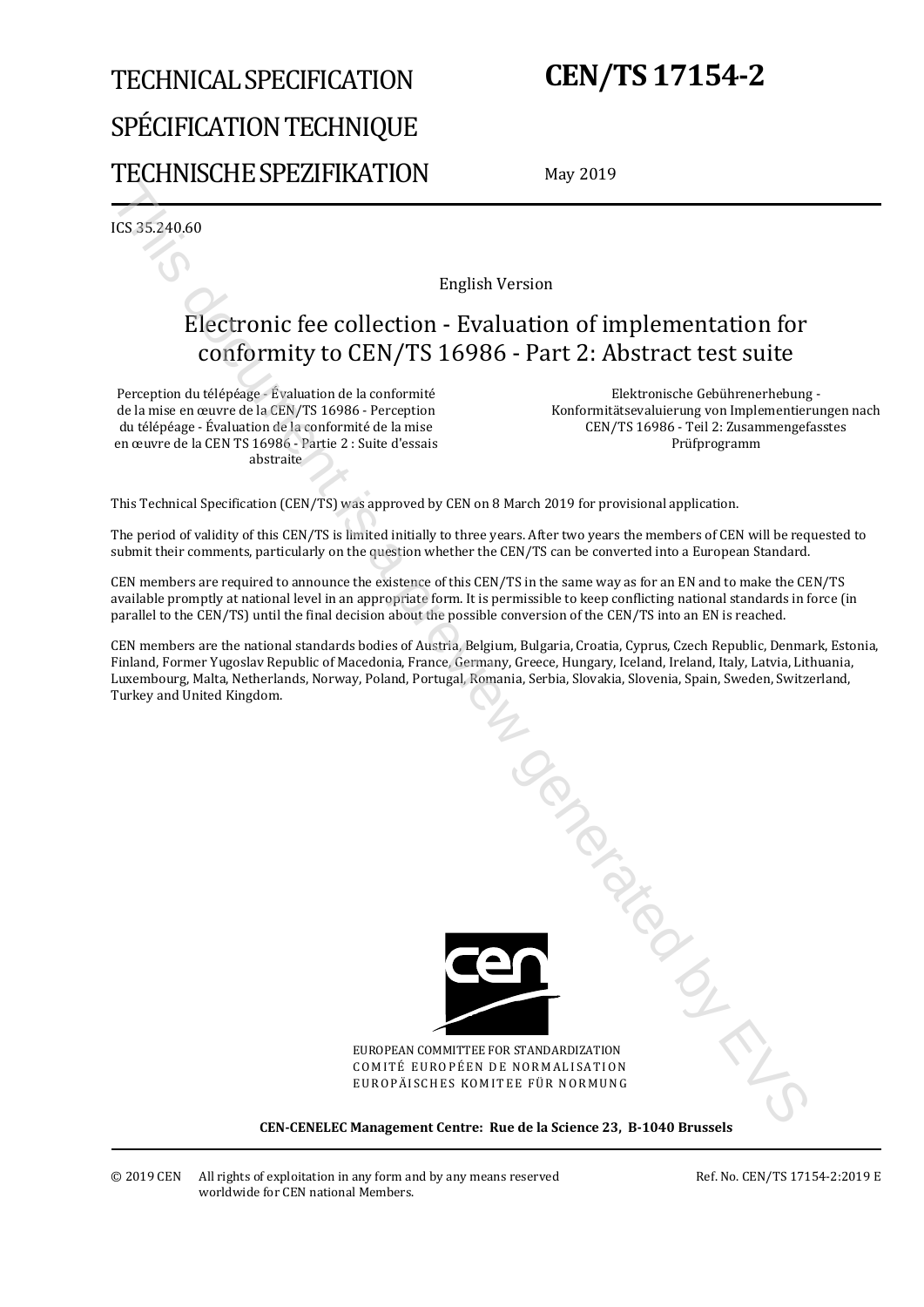# Contents

| $\mathbf{1}$            |                                                                                              |  |
|-------------------------|----------------------------------------------------------------------------------------------|--|
| $\overline{2}$          |                                                                                              |  |
| 3                       |                                                                                              |  |
| $\overline{\mathbf{4}}$ |                                                                                              |  |
| 5<br>5.1<br>5.2<br>5.3  |                                                                                              |  |
| 6                       |                                                                                              |  |
| 7                       |                                                                                              |  |
| 8                       |                                                                                              |  |
| 9                       |                                                                                              |  |
| 9.1                     |                                                                                              |  |
| 9.2<br>9.3              |                                                                                              |  |
| 10                      |                                                                                              |  |
| 11                      |                                                                                              |  |
| 11.1                    |                                                                                              |  |
| 11.2<br>11.3            |                                                                                              |  |
| 11.4                    |                                                                                              |  |
| 11.5                    |                                                                                              |  |
| 12                      |                                                                                              |  |
| 13                      |                                                                                              |  |
| 13.1                    |                                                                                              |  |
| 13.2                    |                                                                                              |  |
| 13.3                    | Annex A (normative) Abstract Test Suite (ATS) for the central equipment of the toll chargers |  |
| A.1                     |                                                                                              |  |
| A.2                     |                                                                                              |  |
| A.3                     |                                                                                              |  |
|                         | Annex B (informative) PIXIT proforma for toll charger and toll service provider25            |  |
| B.1                     |                                                                                              |  |
| B.2                     |                                                                                              |  |
| B.3                     |                                                                                              |  |
| B.4                     |                                                                                              |  |
| B.5                     |                                                                                              |  |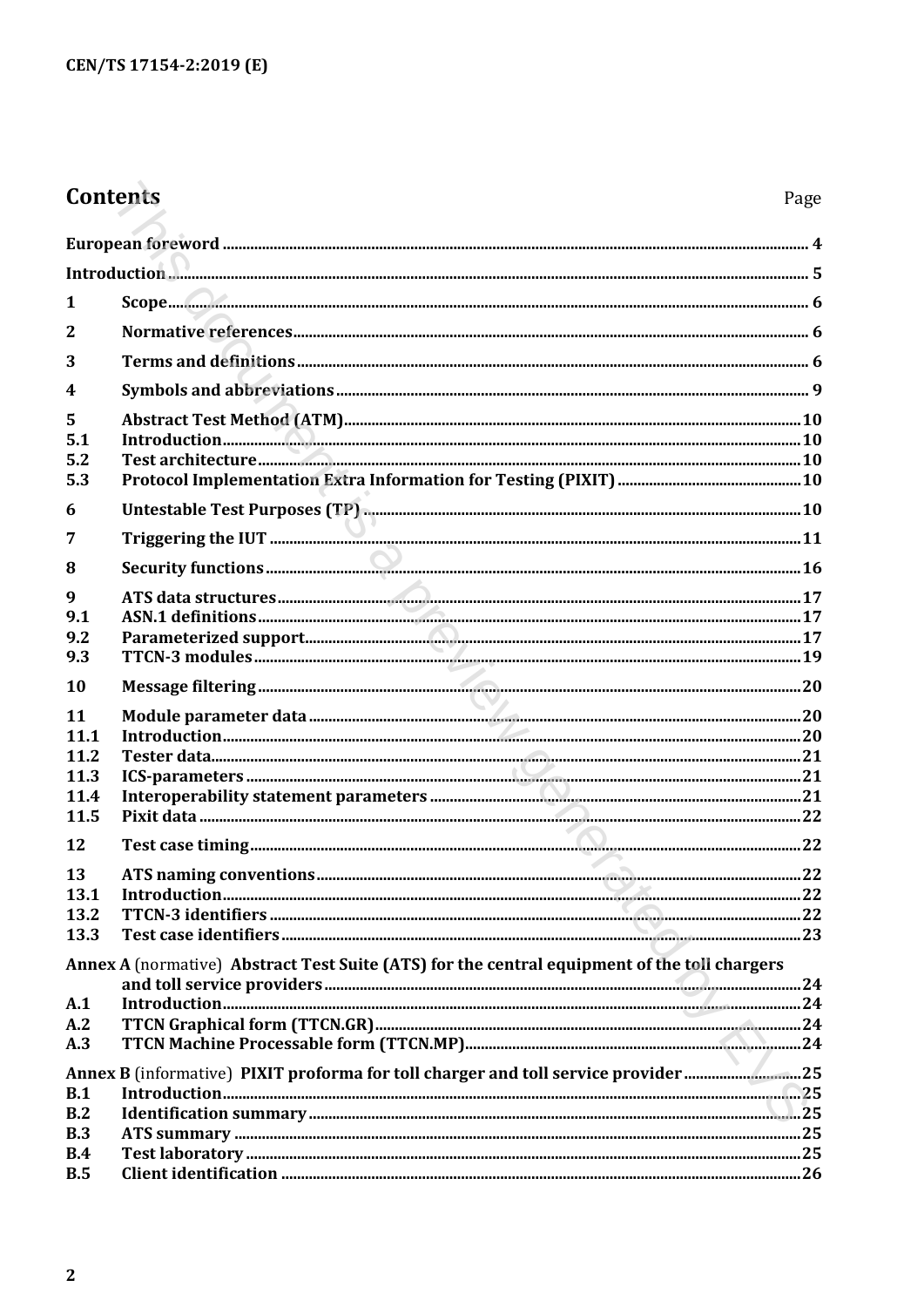| <b>B.6</b>                   |             |  |
|------------------------------|-------------|--|
| B.7                          |             |  |
| <b>B.7.1</b><br><b>B.7.2</b> |             |  |
| <b>B.7.3</b>                 |             |  |
|                              |             |  |
|                              |             |  |
|                              |             |  |
|                              | Independent |  |
|                              |             |  |
|                              |             |  |
|                              |             |  |
|                              |             |  |
|                              |             |  |
|                              |             |  |
|                              |             |  |
|                              |             |  |
|                              |             |  |
|                              |             |  |
|                              |             |  |
|                              |             |  |
|                              |             |  |
|                              |             |  |
|                              |             |  |
|                              |             |  |
|                              |             |  |
|                              | DISCONSION  |  |
|                              |             |  |
|                              |             |  |
|                              |             |  |
|                              |             |  |
|                              |             |  |
|                              |             |  |
|                              |             |  |
|                              |             |  |
|                              |             |  |
|                              |             |  |
|                              |             |  |
|                              |             |  |
|                              |             |  |
|                              | Parazionial |  |
|                              |             |  |
|                              |             |  |
|                              |             |  |
|                              |             |  |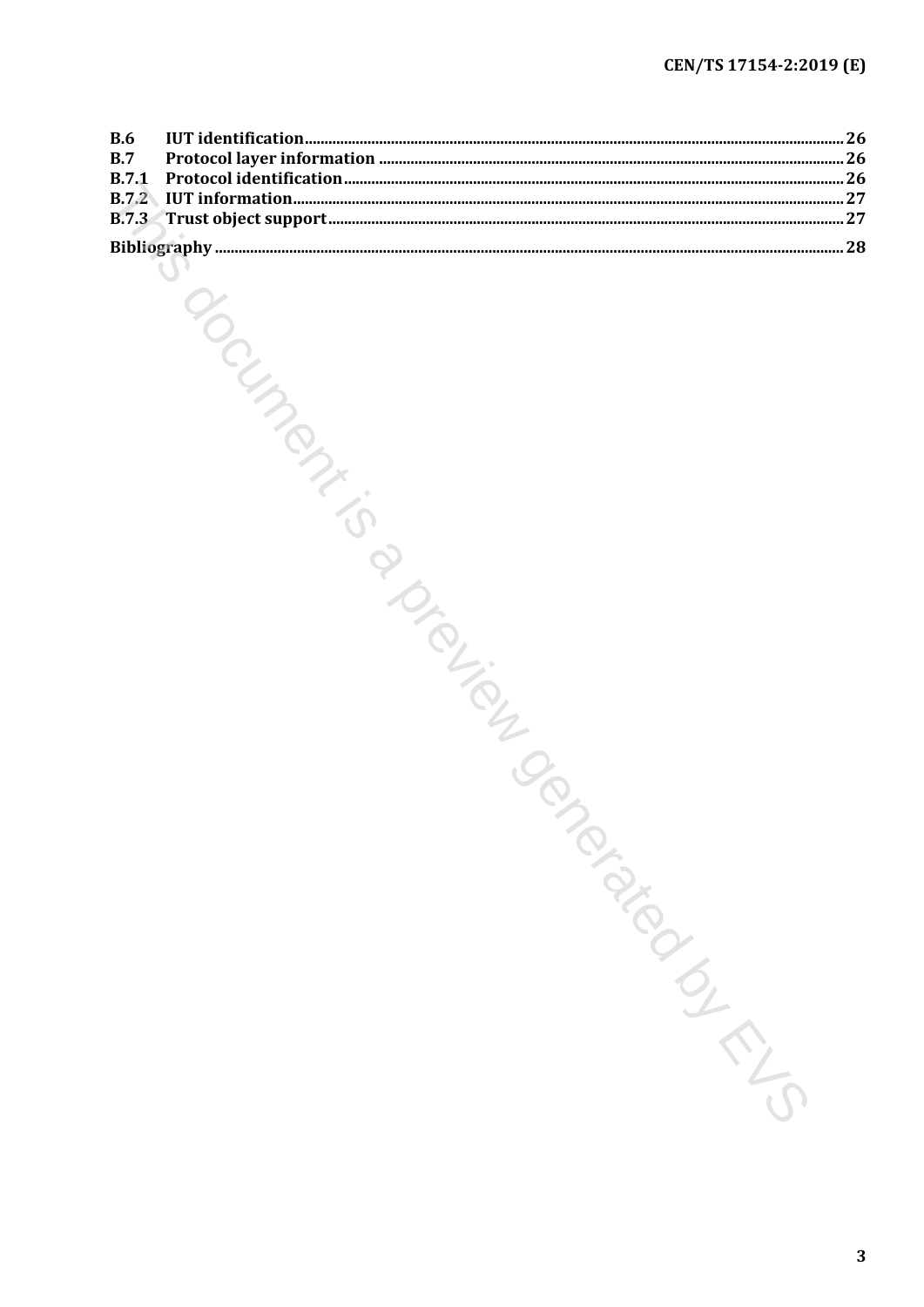## <span id="page-3-0"></span>**European foreword**

This document (CEN/TS 17154-2:2019) has been prepared by Technical Committee CEN/TC 278 "Intelligent transport systems", the secretariat of which is held by NEN.

Attention is drawn to the possibility that some of the elements of this document may be the subject of patent rights. CEN shall not be held responsible for identifying any or all such patent rights.

CEN/TS 17154, *Electronic fee collection — Evaluation of implementation for conformity to CEN/TS 16986*, consists of two parts:

- *Part 1: Test suite structure and purposes*; and
- *Part 2: Abstract test suite* (this document).

According to the CEN/CENELEC Internal Regulations, the national standards organisations of the following countries are bound to announce this Technical Specification: Austria, Belgium, Bulgaria, Croatia, Cyprus, Czech Republic, Denmark, Estonia, Finland, Former Yugoslav Republic of Macedonia, Croatia, Cyprus, Czech Republic, Denmark, Estonia, Finland, Former Yugoslav Republic of Macedonia, France, Germany, Greece, Hungary, Iceland, Ireland, Italy, Latvia, Lithuania, Luxembourg, Malta, Netherlands, Norway, Poland, Portugal, Romania, Serbia, Slovakia, Slovenia, Spain, Sweden, Switzerland, Turkey and the United Kingdom.

document (CEN/TS 1715+2:2019) has been prepared by Technical Committee CEN/TC 27<br>igent its apport systems", the secretariat of which is held by NEN.<br>Then is driven to the possibility that some of the elements of this docum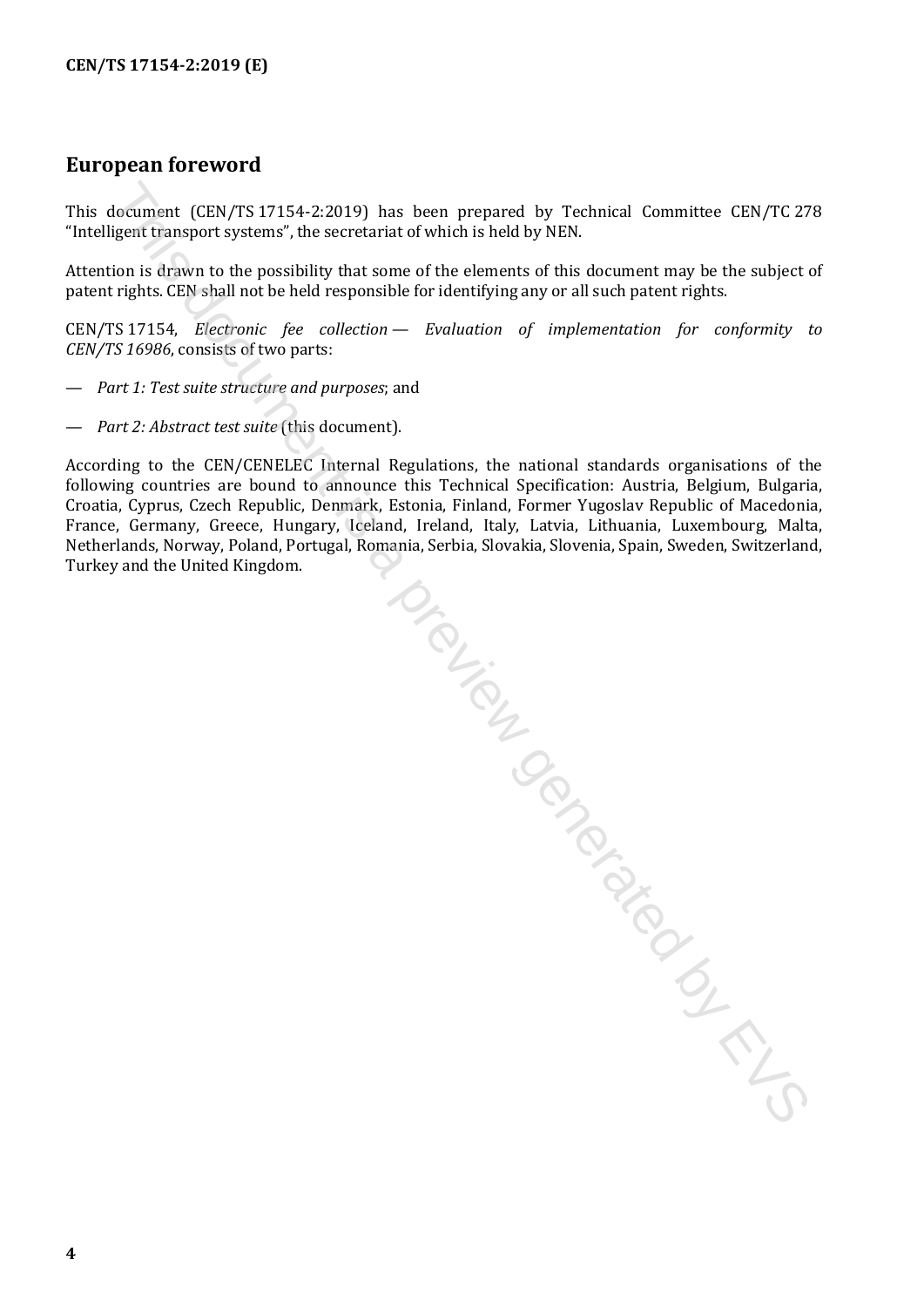#### <span id="page-4-0"></span>**Introduction**

The Standard on information exchange between service provision and toll charging (i.e. EN ISO 12855) is a so-called toolbox standard. It provides the foundation for interoperability but is not sufficient to achieve full technical interoperability. The interoperable application profile specified in CEN/TS 16986 makes useful choices amongst the options which EN ISO 12855 provides and defines a coherent set of transactions, triggers and data elements for an interoperable data exchange at the interface between the central system equipment of toll service providers and toll chargers. The interoperable application profile supports in both:

- dedicated short-range communication (DSRC)-based systems; and
- global navigation satellite systems /cellular network (GNSS/CN)- based autonomous systems.

This document provides the specification for testing the conformity of technical implementations to CEN/TS 16986. Technical implementations which can be tested using the specifications included in this Standard are:

- central equipment of toll chargers; and
- central equipment of toll service providers.

While CEN/TS 17154-1 describes the tests on a higher abstract level which is human readable, this Part 2 uses the test notation TTCN-3 to provide a test specification that can be used and executed in state-of-the-art test environments.

The associated requirements specifications CEN/TS 16986 support the implementation of interoperability in general and European electronic toll service (EETS) in particular. The technical requirements defined in CEN/TS 16986 correspond to requirements listed in requirements defined in CEN/TS 16986 correspond to requirements listed in Commission Decision 2009/750/EC. CEN/TS 16986:2016, Table D.1 provides a list that outlines how requirements in CEN/TS 16986:2016 relate to essential requirements in European legislation. Consequently, the CEN/TS 17154 series supports EETS in terms of providing a set of standardized test specifications to evaluate conformance of implementation of toll chargers and toll service providers – including implementations that provide interoperability and the EETS.

To donough is a previous crime